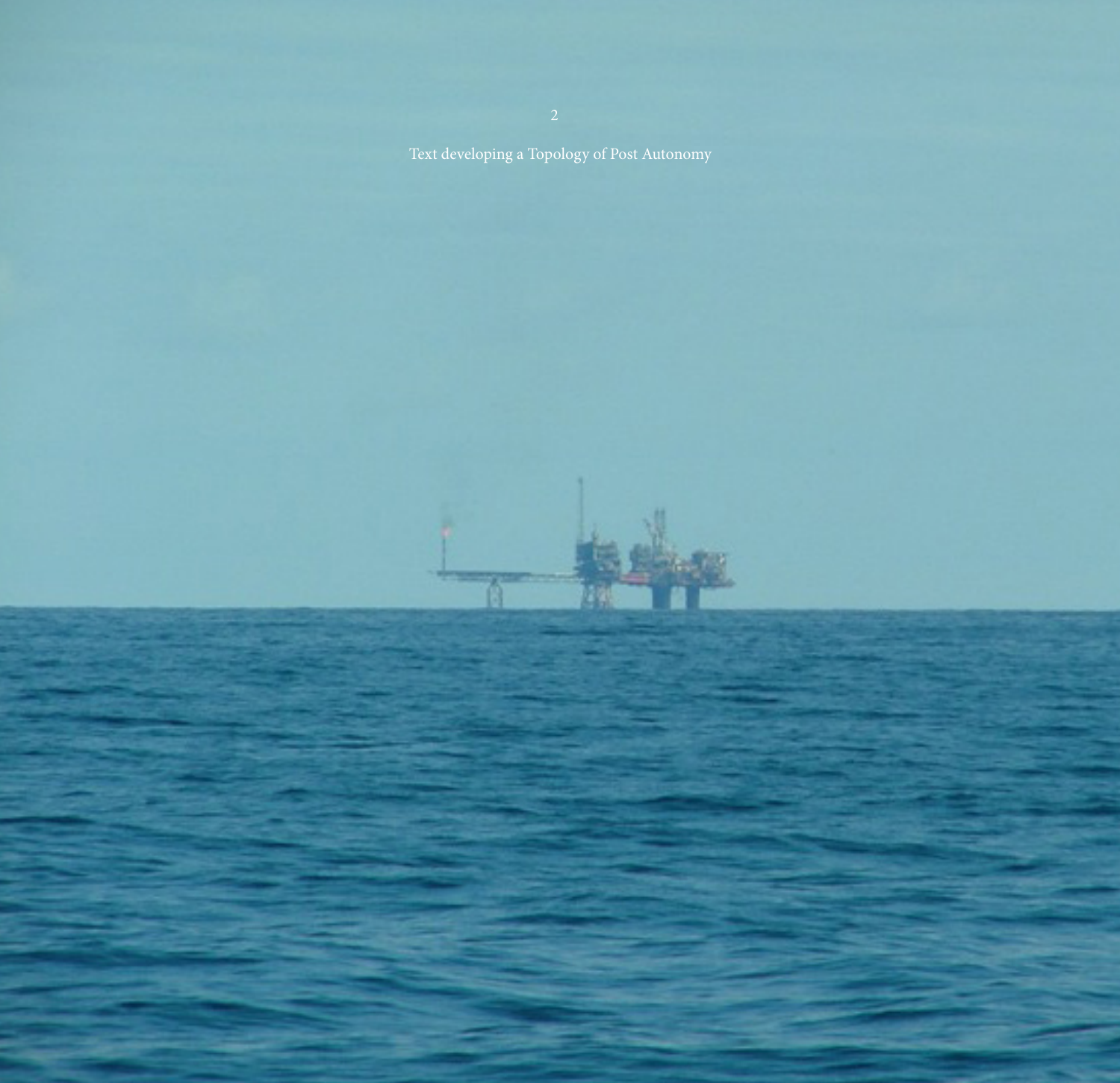

## **Expand this**

To think/thinking

**Representing<br>the projected<br>space of PA** 

Premise: Expand and update ideas set out in my artists book A Topology of Post Autonomy and participatory practices that link into a workshop on Liquid.

- How to link these threads of ideas together?
- What is my starting point and overall plan?
- Issues to include
- Participatory practices and tools
- New territories need new maps and ideas for mapping
- That the problems l set out and identified in 2010 are important or even more important today.

Post Autonomy is a space and program to register attacks against autonomy, folded into plotting Neoliberalism, a zone that can be used to build a space differentiated against this formation of reality, colonialism and capitalism.

The problem l set out in 2010 was how to visualise the concept of Post Autonomy in relationship to the existing model of art, and a visual language and concepts capable of assisting thinking through the issues clearly. Then how to understand the space of Post Autonomy in relationship to itself.

It is these organisational principles that l adopted that cross over into issues explored in the workshop, liquifying and unfixing the existing formation and the thinking used to think.

I want to look at the ideas in detail.

The book was made up of sheets of bright monochromatic coloures, with one simple geometric shape on each page, and sometimes a group of shapes brought together to summaries the discussion up to that point. So it was one idea per page. This constituted a part by part, additive and accumulative linear process, a concretisation of the thinking process. The thinking sought to trace the movement from the existing model of art to another model extracted from this model of art and formation.

However the specific problem revolved around what thinking and set of ideas are required to map and name and occupy this new space?

In that respect l was engaged with capturing new ideas that l could not name and formulate, but it is this set of unnamed ideas that l have gone onto explore over the past 10 years.

these unamed ideas can now be named now as circular thinking, repetition and ideas around the notion of stasis and lack of development, the terms and vocabulary to register another space, extracted from colonialism and capitalism.

1 2 3 4 5 6 7 8 9 10 11 12 13 14 15 16 17 18 19 20 21 22 23 24 25 26 27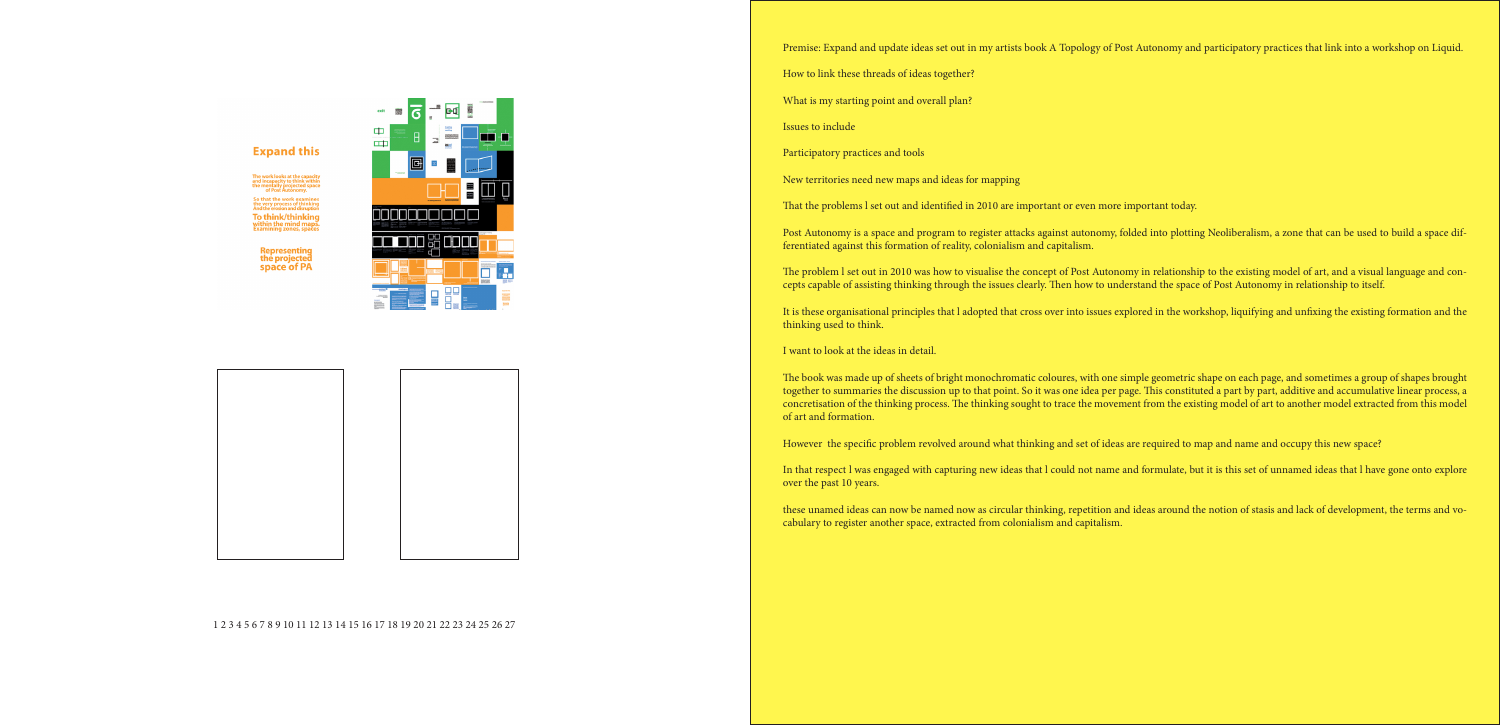These thoughts led to a complete overhall of Post Autonomy with the development of a new principle term to throw light on changing cultural conditions.

The organisation I am looking at takes its point of departure from a consideration of the logic of the "Temporal/cultural loop". This is the logic inherent in the illusion and ideology of progress, and the logic inherent to Neoliberalism with the perception progress and development in thinking and culture has come to a stand still, but also the acknowledgement that within the sphere of Global Colonialism and Capitalism no developmentsand and no change under any circumstance is able to take place today. These new attributes clarify the cultural reality that is lived and the necessity for new realistic strategies.

This leads to two further ideas a completely new criteria and methodology of research based around what is possible today. The first idea is the framework for "A Critique of total power" and the next the clash and break up of thinking, culture, positions that comprise this rigid formation of life, history and culture. However it is also with the understanding that this clash and break up of our inherent thinking and cultural formations is unable to take place through our own efforts and within this formation of culture and reality.

The Feynman diagram is the clearest idea of what l have in mind here by showing the collision and break up of sub atomic particles as a representation of the process of the breaking up and production of new strands of new thinking generated out of that collision.

Nevertheless where does this thinking and assembling take place? One thing seems very obvious that any interrogation and rebuilding is unable to take place in the same space as the lived space we occupy, so we need to locate another space, and this is a space that updates the space of Post Autonomy, into a space for a new language of art. A space where thinking and a practice are extracted from existing formations of thinking and culture and come together in the future, as a practice and thinking we work towards.

At the same time it is necessary to think about in concrete practical terms what is the actual space, location, venue that is sufficient and suitable to stage a new

language of art?

The fundamental problem is how is it possible to map and interrogate what exists within this formation of reality without using the terms and cultural values which only replicate and confirm that reality? So where do we go to locate other terms and values?

So this is where we go to realistically think about the current state of affairs and this is the concrete realisation to stage this new thinking.